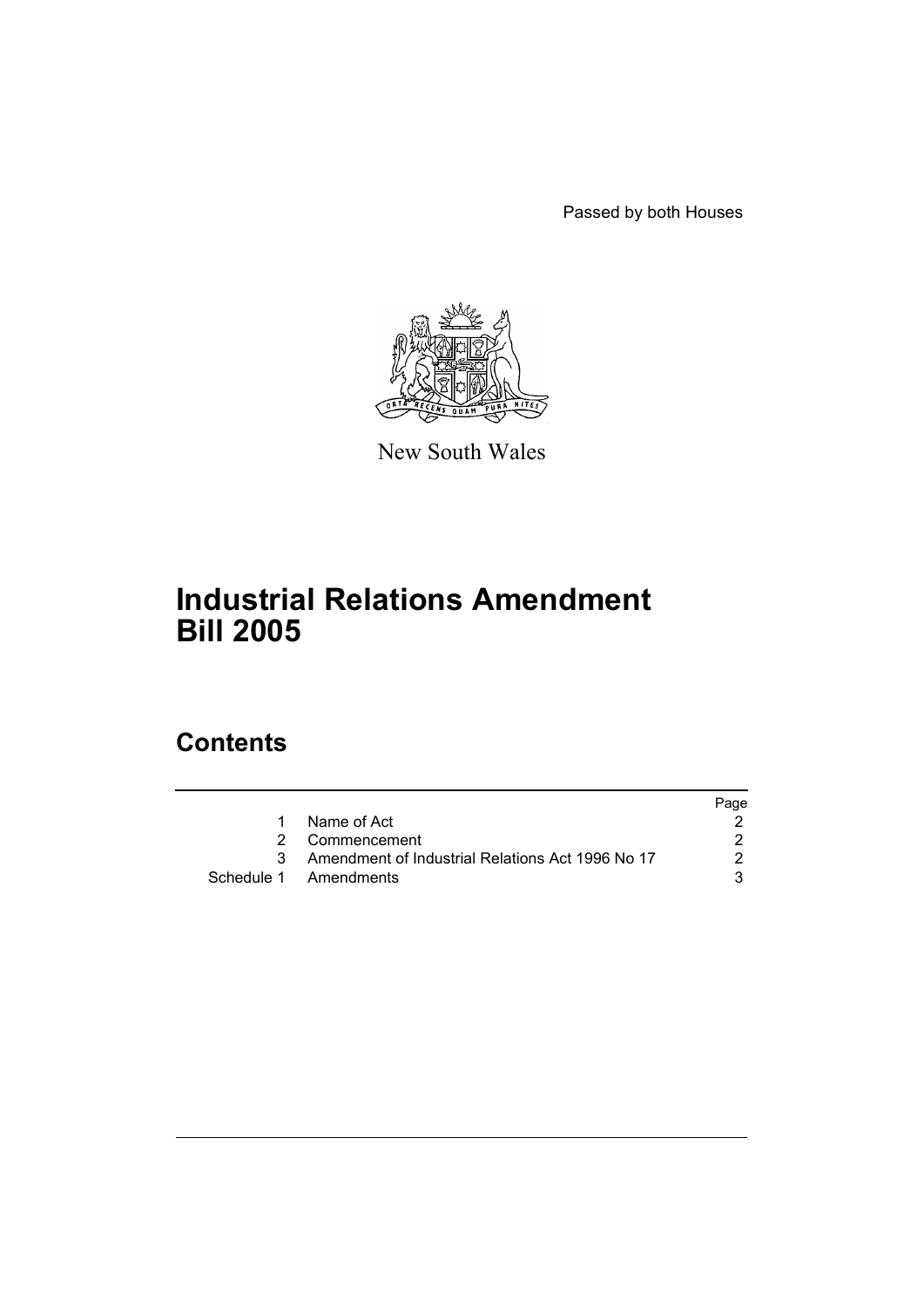*I certify that this PUBLIC BILL, which originated in the LEGISLATIVE ASSEMBLY, has finally passed the LEGISLATIVE COUNCIL and the LEGISLATIVE ASSEMBLY of NEW SOUTH WALES.*

> *Clerk of the Legislative Assembly. Legislative Assembly, Sydney, , 2005*



New South Wales

# **Industrial Relations Amendment Bill 2005**

Act No , 2005

An Act to amend the *Industrial Relations Act 1996* to clarify the unfair contracts jurisdiction of the Industrial Relations Commission, to limit the exclusion of the Commission in Court Session from the supervisory jurisdiction of the Supreme Court, to authorise the Commission in Court Session to be called the Industrial Court of New South Wales and for other purposes.

*I have examined this Bill, and find it to correspond in all respects with the Bill as finally passed by both Houses.*

*Chairman of Committees of the Legislative Assembly.*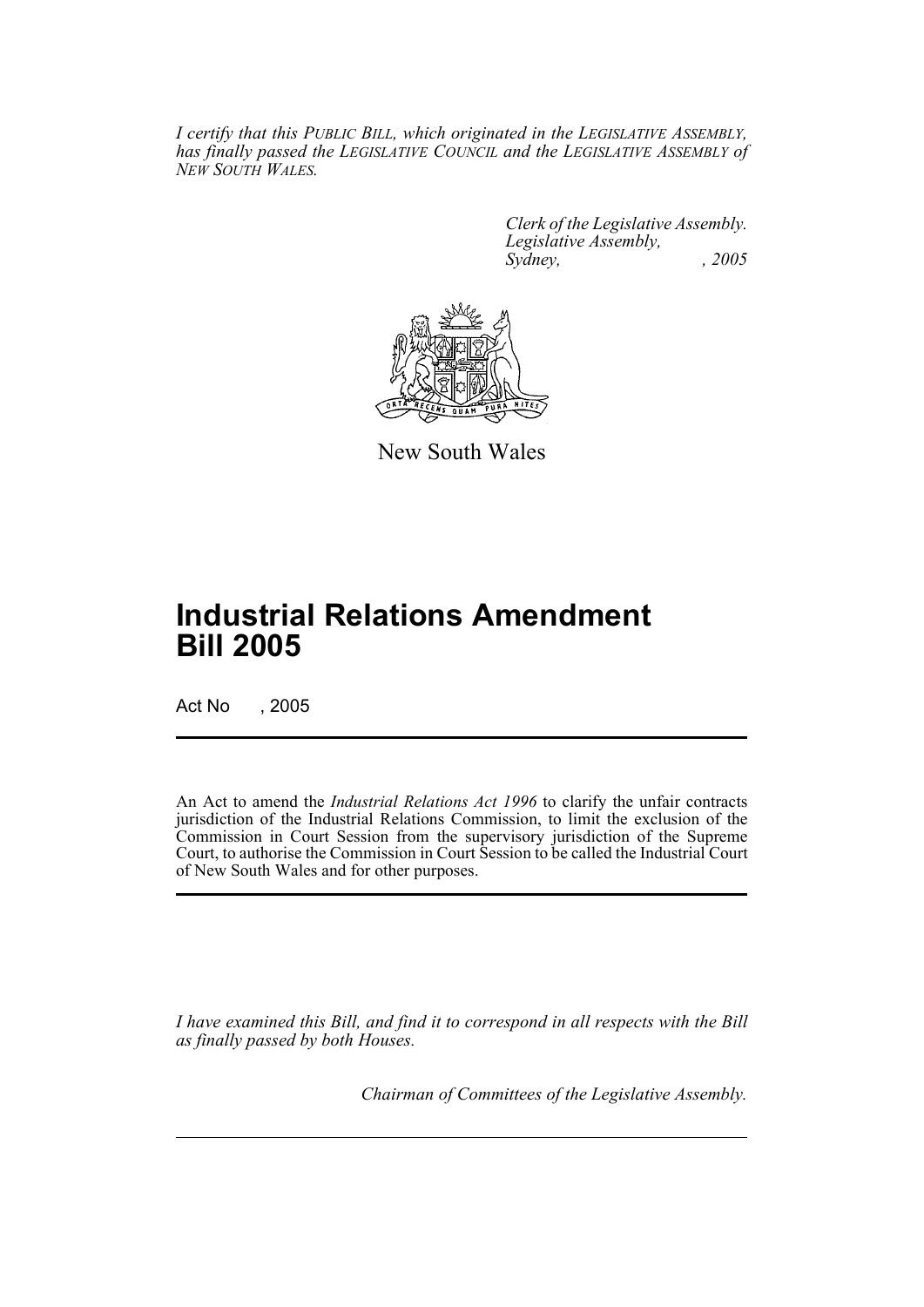## **The Legislature of New South Wales enacts:**

### **1 Name of Act**

This Act is the *Industrial Relations Amendment Act 2005*.

### **2 Commencement**

This Act commences on a day or days to be appointed by proclamation.

## **3 Amendment of Industrial Relations Act 1996 No 17**

The *Industrial Relations Act 1996* is amended as set out in Schedule 1.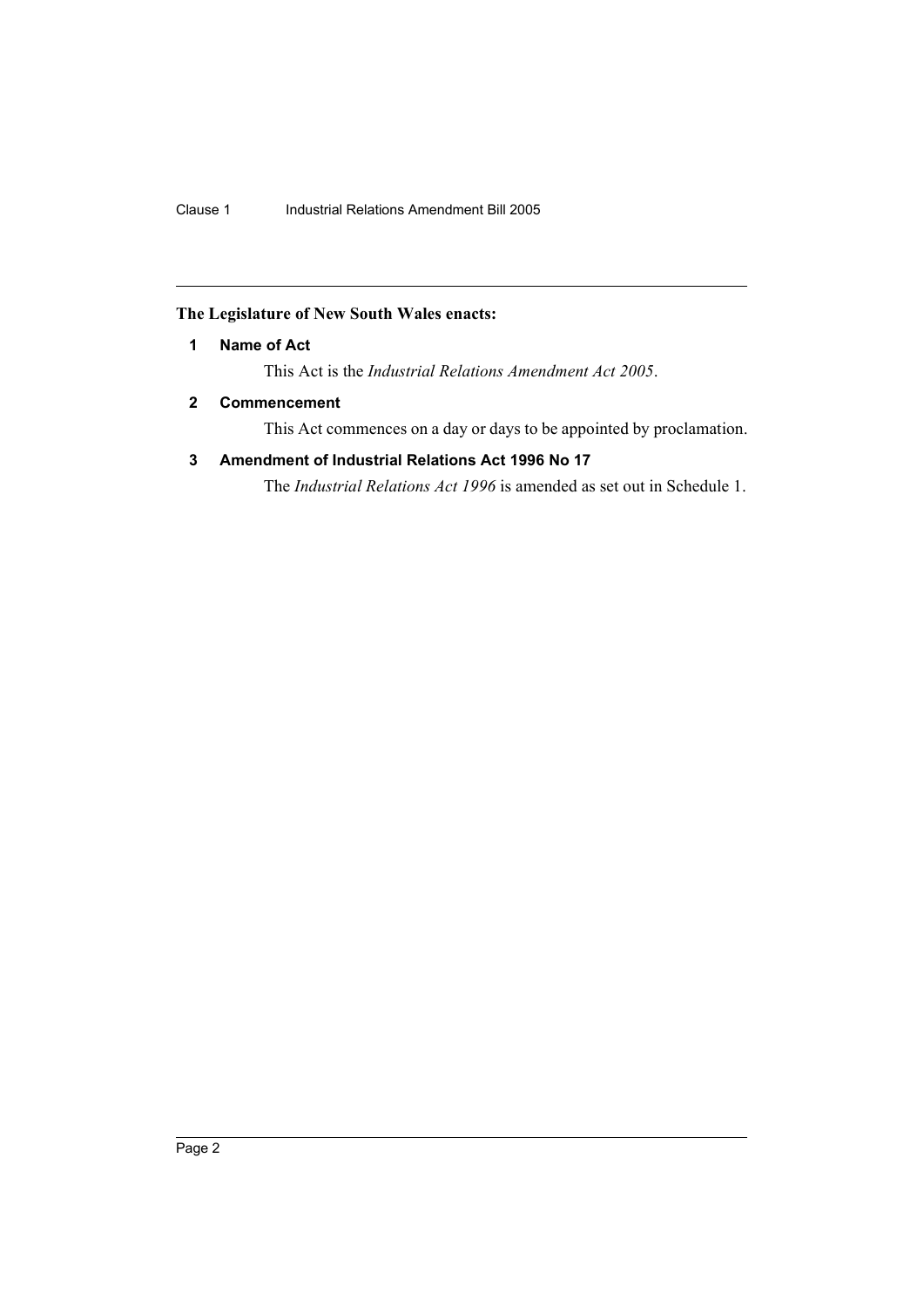Industrial Relations Amendment Bill 2005

Amendments **Amendments** Schedule 1

# **Schedule 1 Amendments**

(Section 3)

- **[1] Section 106 Power of Commission to declare contracts void or varied** Insert after section 106 (2):
	- (2A) A contract that is a related condition or collateral arrangement may be declared void or varied even though it does not relate to the performance by a person of work in an industry, so long as:
		- (a) the contract to which it is related or collateral is a contract whereby the person performs work in an industry, and
		- (b) the performance of work is a significant purpose of the contractual arrangements made by the person.

#### **[2] Section 108B Time for making application**

Insert ", subject to subsection (3)," after "such application or" in section 108B (2).

#### **[3] Section 108B (3)**

Insert after section 108B (2):

(3) The Commission may accept an application made within 3 months after the time prescribed by subsection (1) if the applicant satisfies the Commission that there are exceptional circumstances justifying the making of the late application.

#### **[4] Section 151A**

Insert after section 151:

#### **151A Name of Commission in Court Session to be the Industrial Court of New South Wales**

The name of the Commission in Court Session is to be the Industrial Court of New South Wales, and a reference in this Act (or any other Act, statutory instrument or document) to the Commission in Court Session (whether enacted or made before or after the commencement of this section) is taken to include a reference to the Industrial Court of New South Wales.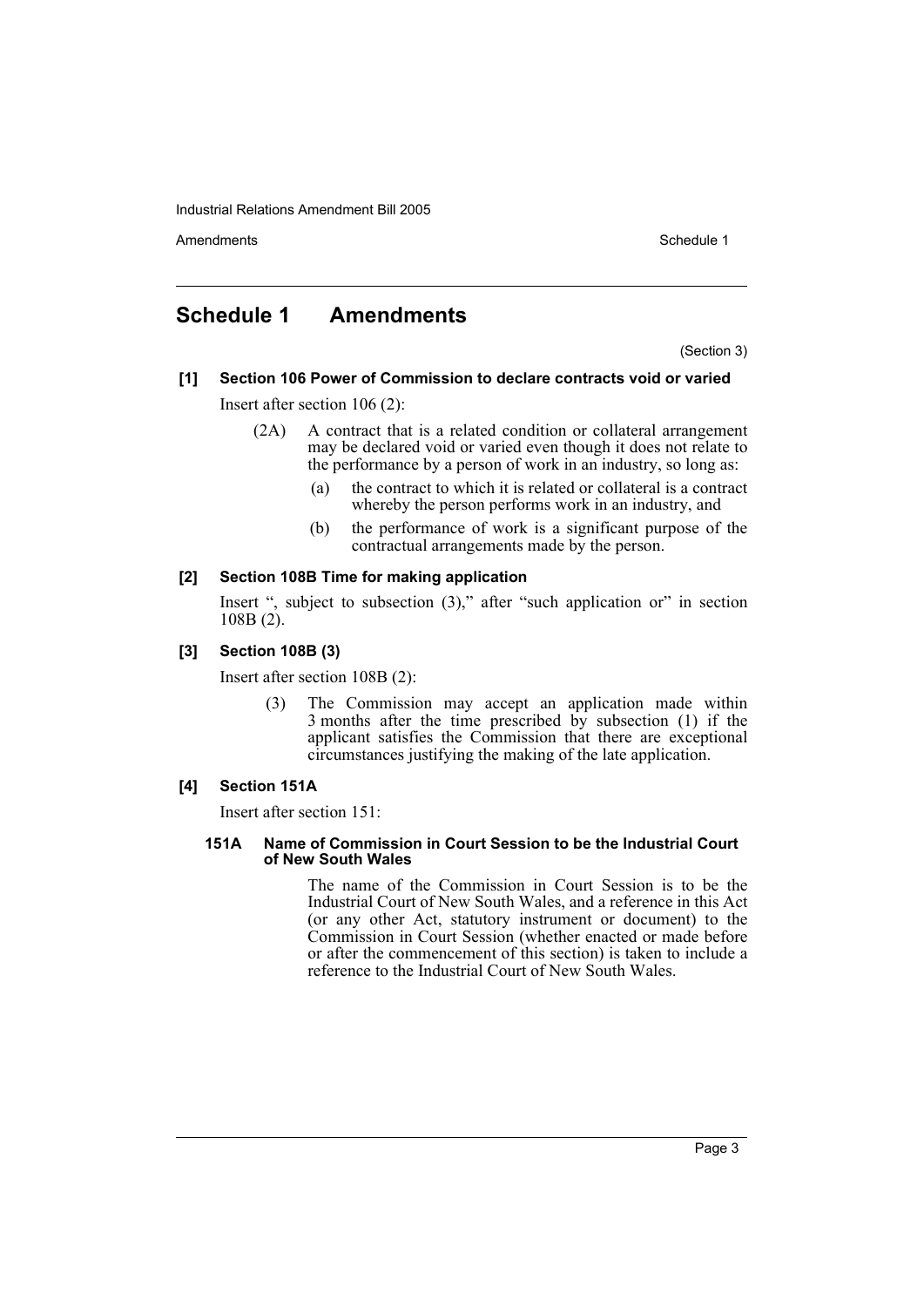#### Industrial Relations Amendment Bill 2005

Schedule 1 Amendments

#### **[5] Section 179**

Omit section 179. Insert instead:

#### **179 Finality of decisions**

- (1) A decision of the Commission (however constituted) is final and may not be appealed against, reviewed, quashed or called into question by any court or tribunal.
- (2) Proceedings of the Commission (however constituted) may not be prevented from being brought, prevented from being continued, terminated or called into question by any court or tribunal.
- (3) This section extends to proceedings brought in a court or tribunal in respect of a decision or proceedings of the Commission on an issue of fact or law.
- (4) This section extends to proceedings brought in a court or tribunal in respect of a purported decision of the Commission on an issue of the jurisdiction of the Commission, but does not extend to any such purported decision of:
	- (a) the Full Bench of the Commission in Court Session, or
	- (b) the Commission in Court Session if the Full Bench refuses to give leave to appeal the decision.
- (5) This section extends to proceedings brought in a court or tribunal for any relief or remedy, whether by order in the nature of prohibition, certiorari or mandamus, by injunction or declaration or otherwise.
- (6) This section is subject to the exercise of a right of appeal to a Full Bench of the Commission conferred by this or any other Act or law.
- (7) In this section: *decision* includes any award or order.

#### **[6] Schedule 4 Savings, transitional and other provisions**

Insert at the end of clause 2 (1):

*Industrial Relations Amendment Act 2005*